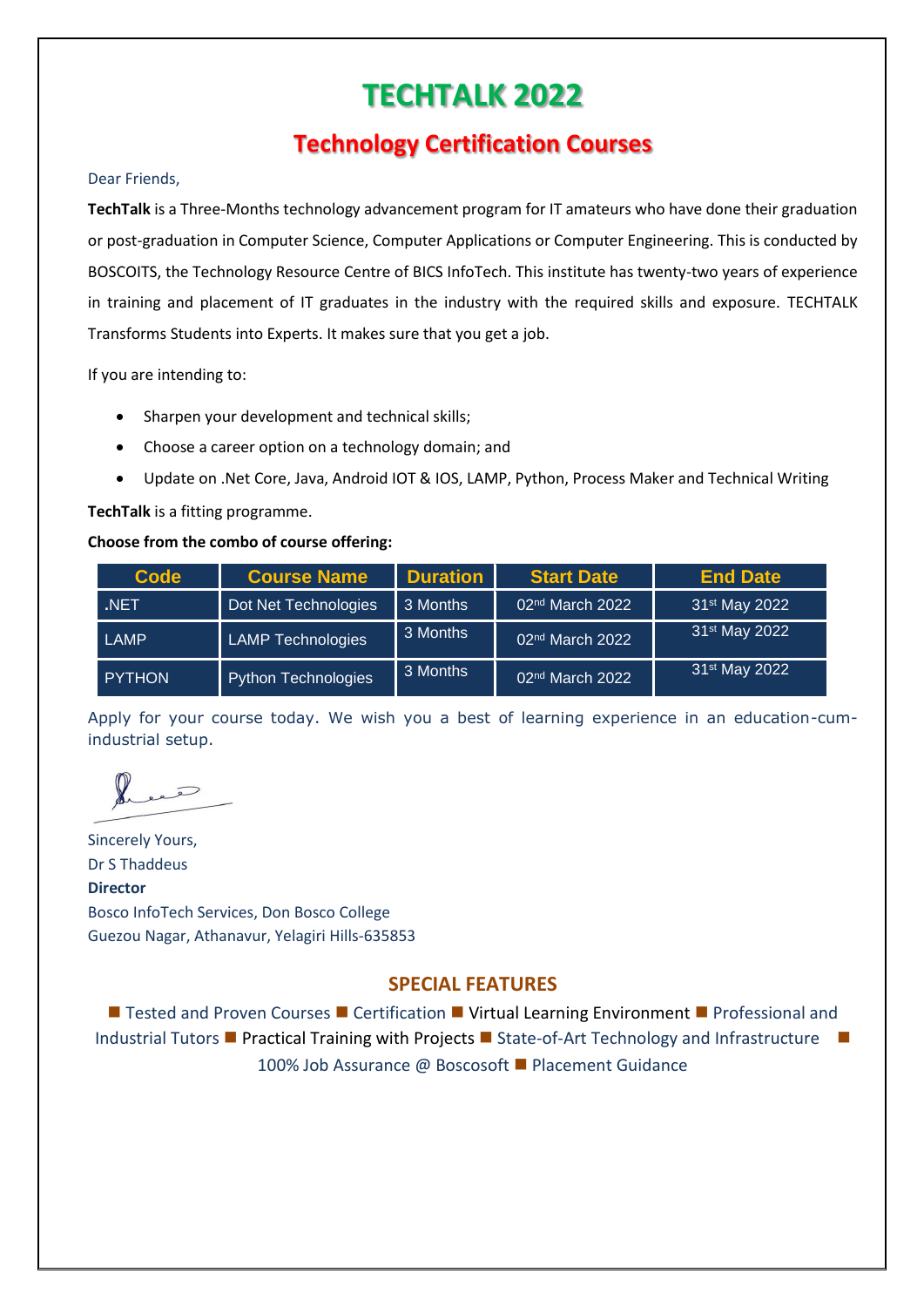## **.NET Technologies Code: DNET**

Microsoft .NET is a suite of tools which enables you to easily develop modern software applications. In this course, you acquire the fundamental knowledge and hands-on experience to write object-oriented applications using C#. You learn how to design and test applications with Visual Studio, create ASP.NET Web applications and connect to a database using .NET Core.

#### **Why you should attend?**

To become proficient in developing Windows or Web applications using ASP.NET, C# and .NET Framework.

Competencies developed through this course include:

- Design and develop Web and Windows applications using Microsoft .NET and Visual Studio;
- Write object-oriented code using C#;
- Leverage Visual Studio for code generation, user interface design, automated testing and debugging;
- Control Web site access with Web Forms authentication;
- Build SQL Server databases and access them using ADO.NET.

#### **Who can attend this course?**

While this course does not assume that participants have any programming experience, prior exposure to other structural and/ or object-oriented languages is very beneficial. To get the full value from this course, the participants should have prior knowledge and experience of object-oriented and GUI-based programming

#### **Fee Details**

Course Fee (Rs.): 22,000/-

#### **\*Candidates should have their own Laptop for the training programme.**

## **LAMP Technologies** Code: LAMP

LAMP is an open-source web development platform that uses Linux as the operating system, Apache as the web server, and MySQL as the relational database management system and PHP as the object-oriented scripting language. This course covers the development of dynamic database-driven websites and application using mainly PHP and MySQL. Course participants can learn and develop an application using LAMP technology as LAMP is mature and flexible enough to be used for small, medium and large applications alike. This course begins with an exploration of the LAMP architecture, fundamentals of PHP concepts and MySQL support with real-world examples.

#### **Why you should attend?**

By the end of the course, you will be able to design and develop dynamic, web-based applications. Also, you will learn: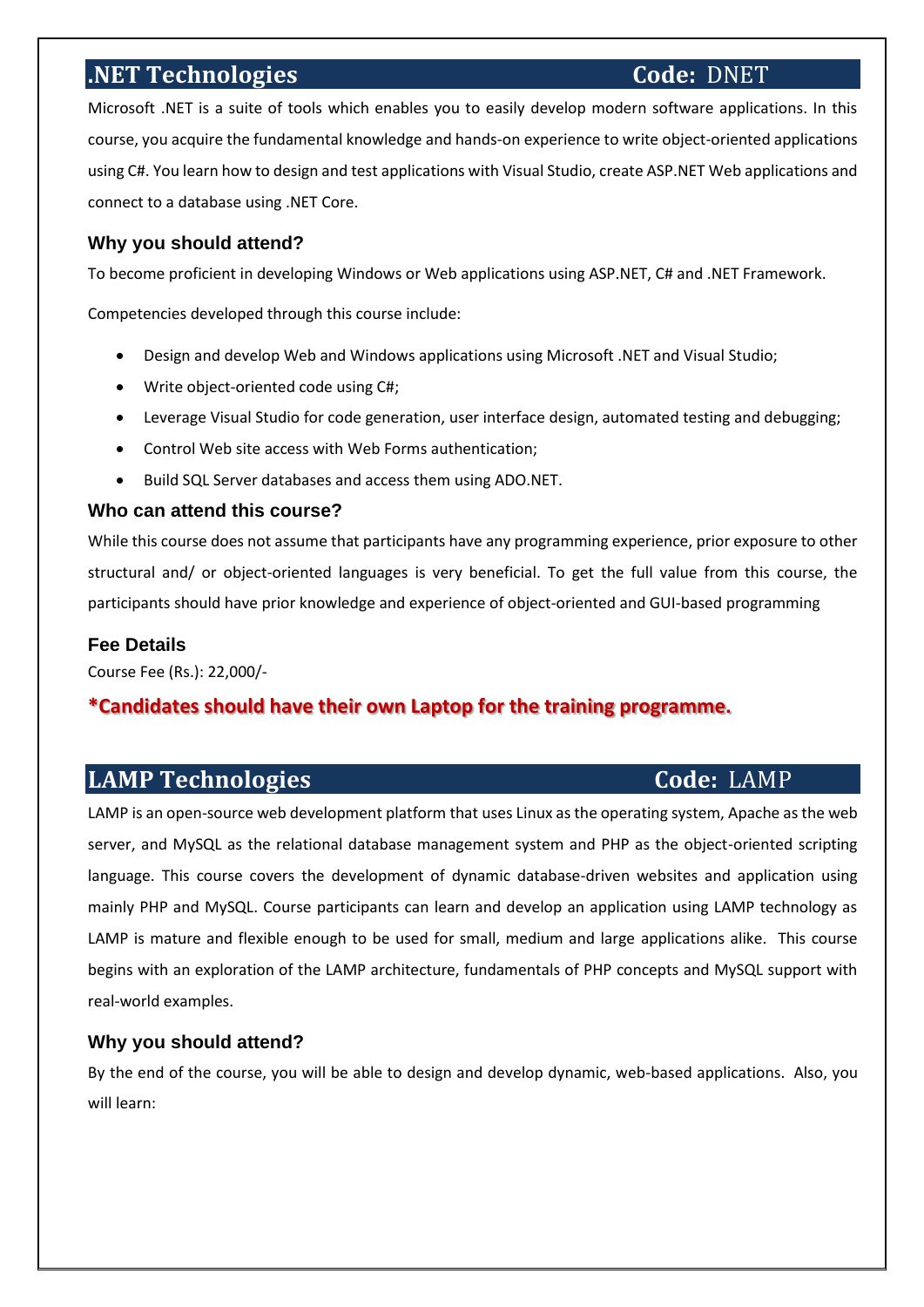- PHP advanced concepts;
- MySQL and its interaction with PHP;
- Security Issues in PHP;
- Sending mails with attachments.

#### **Who can attend this course?**

Having basic knowledge in HTML, CSS and basics of Web (Java script is optional)

#### **Fee Details**

Course Fee (Rs.): 22000/-

## **\*Candidates should have their own Laptop for the training programme.**

## **Python**

This hands-on Python programming course teaches you the essentials of Python scripting to a foundation level. You'll learn the basics of writing and running Python scripts to more advanced features. Also, this course provides Odoo training to anyone so that you can have best understanding of Odoo frameworks and modules both functionally and technically. We have a team of Odoo experts and professional Odoo developers who will help to get better understanding of Odoo. Over the course duration, interact with the instructors in real-time, that is, listen, learn, interact, question, and apply. This course has 50% hands-on labs to 50% lecture ratio with engaging instruction, demos, group discussions, labs, and project work.

#### **Why should you attend this course?**

By the end of the course, you will be able to learn

- Create working Python scripts, Use python data types appropriately
- To write Python code to create modules as well as execute them
- Understand Pythonic features such as comprehensions and iterators
- Understand Odoo Installation and Configuration and process
- Clearly understand the file structure and the best practices pertaining to the placement of Odoo files
- Add objects, create modules and make required changes to the forms & other views in an Odoo system

#### **Who can attend this course?**

The candidate should have basic knowledge of following details

- Programming Logic: Basic
- Python: Basic